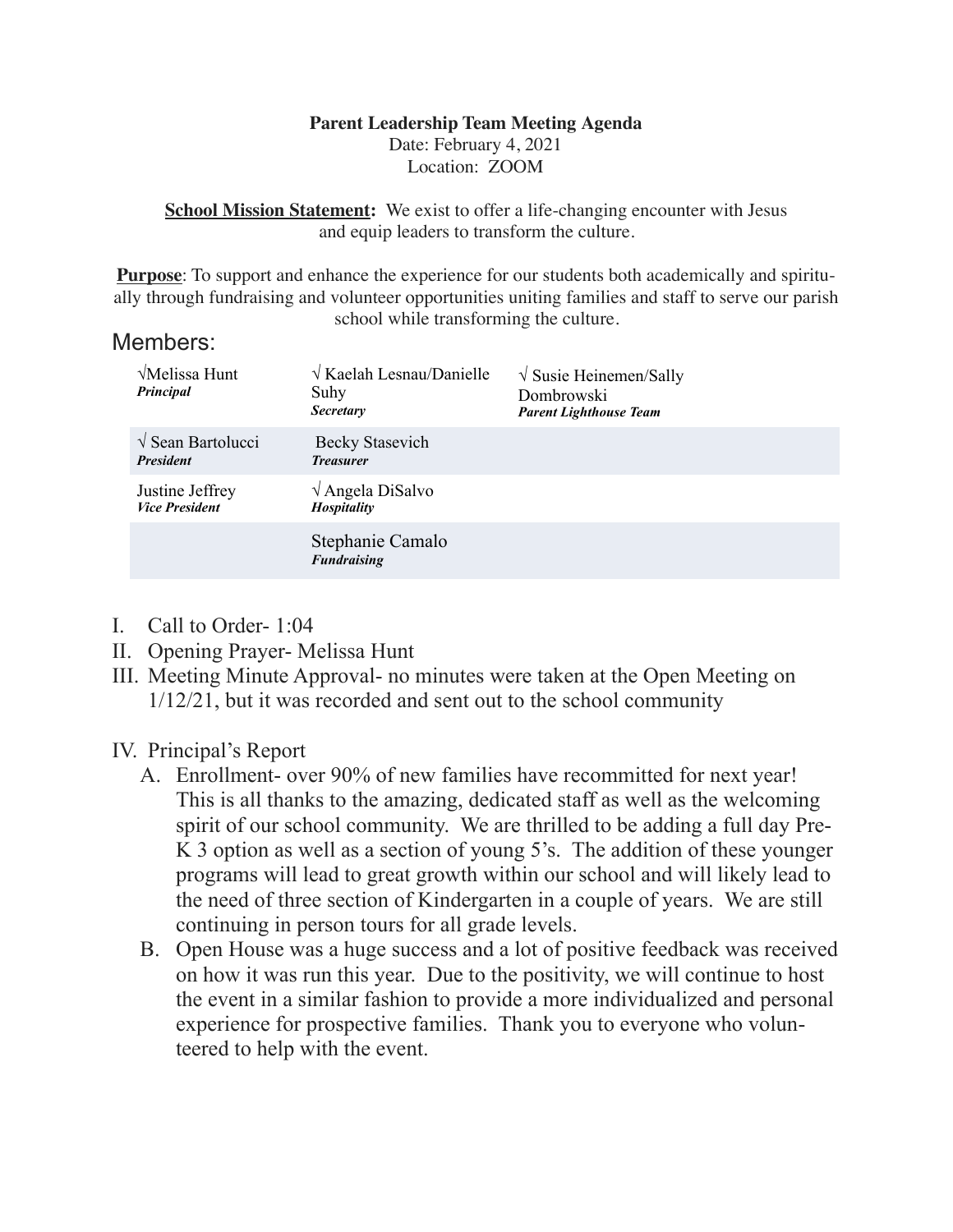- C. Catholic School's Week was great and we were able to bring in \$556 for the PB&J Outreach Program. Tomorrow will be the First Friday Adoration with a special guest from Be Loved to lead in Adoration and Worship.
- D. STAR testing will begin next week testing all students in reading and math. We will start with the math section and then reading will be the week after mid winter break with makeups on 2/22 or 2/23. This provides us with really good data on how we can serve the kids and student goals.
- E. We will be having an all school mass on Ash Wednesday. Due to the potential of a larger crowd, there will be a reserved section for school families that morning.
- F. Monday will be the AOD professional development day- no school for kids. The teachers will be offsite in the AM with a virtual PD while they work on the boiler again. In the afternoon the teachers will gather in the Commons to participate in their academic excellence teams to ensure there is vertical alignment to allow for smooth grade level transitions. They will be planning on how they will get kids caught up due to the last year.
- V. Treasurer's Report

 - The December statement was sent last week and Andy and Becky will meet next week to reconcile the budget.

-Income- \$380 from Kroger

 -Expenses: \$1,651 in hospitality (yard signs, teacher appreciation, Christ mas expenses) and \$766 in teacher reimbursement

 -We had additional fundraising income in January (Lincoln \$725, Chipotle \$395, Santa Shop \$522, Box Tops \$67)

# Fundraising Report

 A. Fun Run- scheduled for Friday, May 7th. Advertisement for the event has begun in the Crusader Connection. Kaelah has created a sign up for volunteers to help organize and plan the event as well as for volunteers the day of.

# VII. New Business

A. New Music Budget- no longer needed

B. Crusaders Connect Buddy Program/ Lawn Sign Distribution

 - Kaelah will be contacting Pre-K and Kindergarten families to enlist volunteers to be Buddy families for new enrolling families. With the new family welcome picnic on May 21st, we would like to start mak ing these connections earlier to allow for a smooth transition in the fall. Sally has volunteered to help Kaelah.